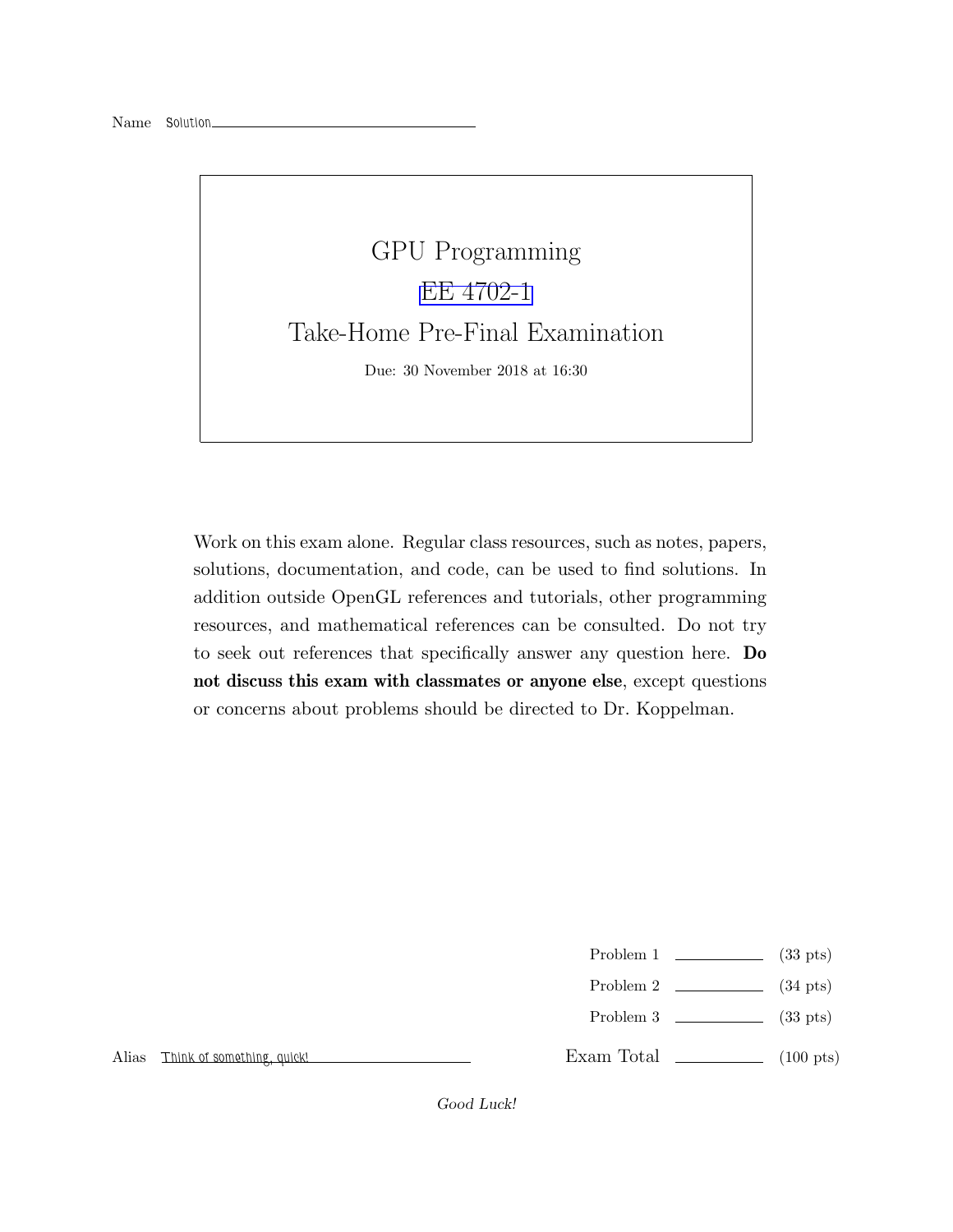Problem 1: [33 pts] Appearing on the next page is the fragment shader code taken from the solution to Homework 3, in which a texture is applied to the triangular spiral in such a way that it looks like the texture image was cut into strips and glued together.



(a) Modify the shader code so that the text is rotated by 90◦ , as shown in the screenshot above. The text aspect ratio must be consistent along segments. As with the homework, the text must be readable without skipped or repeated sections. Do not assume or make any changes to the host code. In particular, the fragment shader should work with the same primitives as emitted for the Homework 3 code.

(b) Modify the shader code so that red lines are drawn separating the lines of text.

It is okay to try out your solution on the Homework 3 package, but put the solution in this exam. That is, the solution will not be collected by the TA-bot.

See the Homework 3 solution for detailed comments explaining the shader code.

The solution has been checked into the repo with the Homework 3 code. The shader code is in file  $pre-fin-shder.c$  and the code can be run by building and executing pre-fin.

Use next page for solution.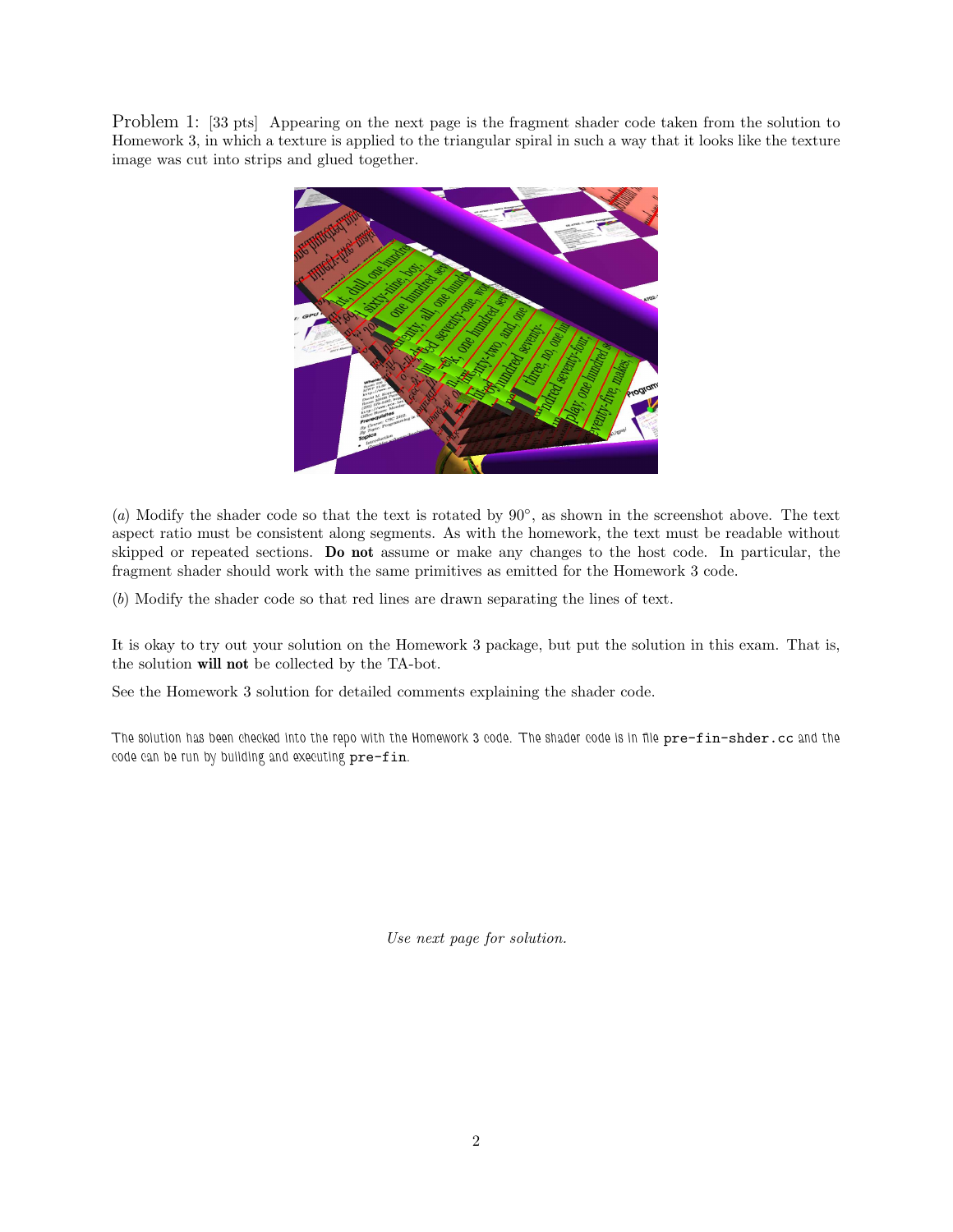$\sqrt{\phantom{a}}$  Modify shader so text rotated 90°.

```
\triangledown Draw red lines between groups of text.
```
 $\overline{\sqrt{\ }}$  Text aspect ratio and size must be consistent on all segments and  $\overline{\sqrt{\ }}$  there must be no gaps or skipped sections.

See next page for solution.

vec4 color =

}

```
void fs_main_hw03() {
  float line\_num = floor(text\_coord.x);vec2 tc = vec2 ( tex_coord.x, ( line_num + tex_coord.y ) * tex_ht );
```

```
gl_FrontFacing ? gl_FrontMaterial.diffuse : gl_BackMaterial.diffuse;
// No need to modify code below.
vec4 texel = texture(tex_unit_0,tc);
vec3 nne = normalize(normal_e);
float edge_dist = tex_coord.y;
vec3 bnorm = tryout.x ? nne : edge_dist > 0.9
  ? normalize(mix(nne,spiral_normal,2*(edge_dist-0.9))) : edge_dist < 0.1
  ? normalize(mix(-spiral_normal,nne,0.8+2*edge_dist)) : nne;
vec4 lighted_color =
  generic_lighting( vertex_e, color, bnorm, gl_FrontFacing );
gl_FragColor = texel * lighted_color;
gl_FragDepth = gl_FragCoord.z;
```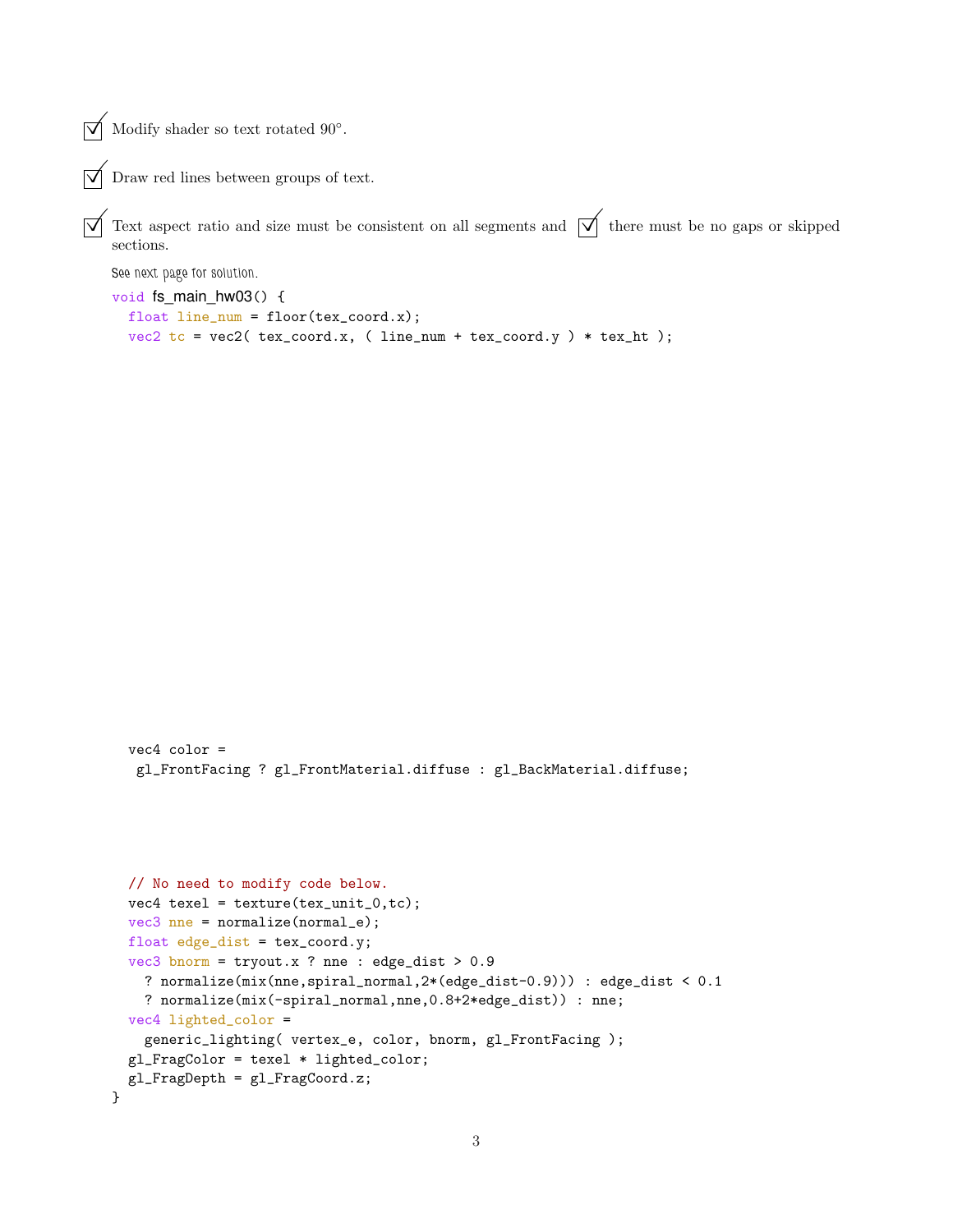Solution appears below. A common mistake was not continuing a line.

## void

```
fs main hw03(){
  /// Pre-Final Problem 1 SOLUTION
 int ncol = 6; // Number of pieces a line is split into.
 int nlines = 60; // Number of lines per page.
 float s_t = \text{cord}_x = \text{tex}_\text{coord.x} * \text{tex}_\text{ht} * \text{nlines};float s_line_num = floor(s_tex_ccord_x);float s_line_offs_01 = fract(s_tex_coord_x);
 float s_line_offs_cols = s_line_offs_01 * ncol;
 float s_col_num = floor(s_line_offs_cols);
 float s_col_offs = fract(s_line_offs_cols);
 float text\_x = (s_{col\_num} + \text{tex\_coord.y}) / \text{ncol};float tex_y = (s_{linenum} + s_{col_offs}) / nlines;
 vec2 tc = vec2(tex_x,tex_y);
 vec4 color =
   tex_x < 0.01 ? vec4(0.1,0.1,0.1,1) :
   s_{col\_offs} < 0.03 s_{col\_offs} > 0.97 ? vec4(1,0,0,1) :
    gl_FrontFacing
    ? gl_FrontMaterial.diffuse : gl_BackMaterial.diffuse;
  // No need to modify code below.
 vec4 texel = texture(tex_unit_0,tc);
 vec3 nne = normalize(normal_e);
 float edge_dist = tex_{cor}.y;
 vec3 bnorm = tryout.x ? nne : edge_dist > 0.9
    ? normalize(mix(nne,spiral_normal,2*(edge_dist-0.9))) : edge_dist < 0.1
    ? normalize(mix(-spiral_normal,nne,0.8+2*edge_dist)) : nne;
 vec4 lighted_color =
    generic_lighting( vertex_e, color, bnorm, gl_FrontFacing );
  gl_FragColor = texel * lighted_color;
 gl_FragDepth = gl_FragCoord.z;
}
```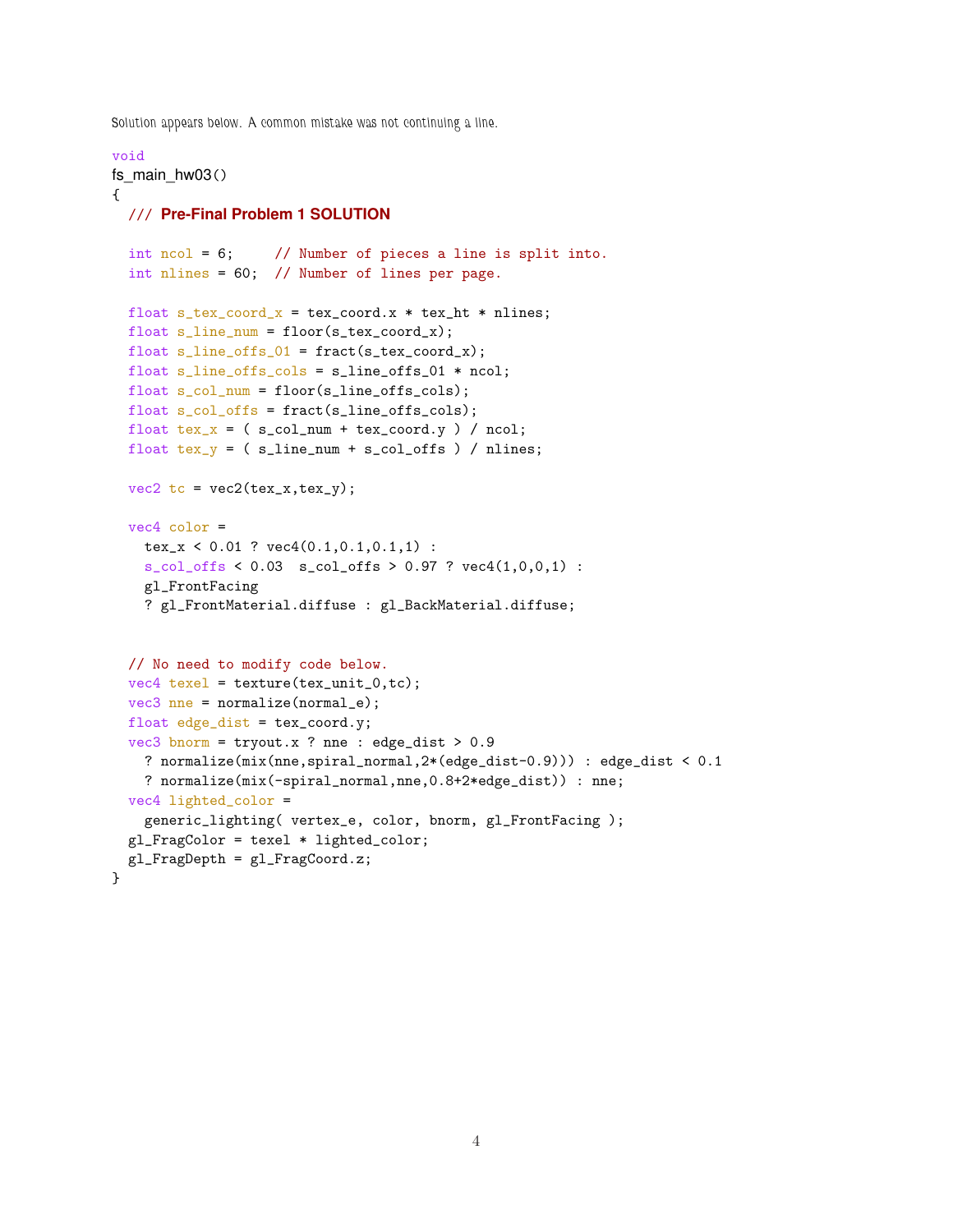Problem 2: [34 pts] Recall that the true sphere code covered in class emits a square (two triangles) for each sphere to be rendered. The square is chosen so that it perfectly frames the sphere as seen by the viewer. The square is perfect in the sense that if it were made any smaller parts of the sphere would not be visible. But it is still wasteful because the sphere is not visible in the corners of the square and so those fragment shader invocations are wasted.

(a) Modify the true-sphere geometry shader below so that it emits a 2s-sided polygon rather than a square. Show the code for computing the polygon coordinates, do not use the assumed functions from the next problem. Note that when  $s = 2$  the code should emit a bounding square, which is what the original code does.

Use next page for solution.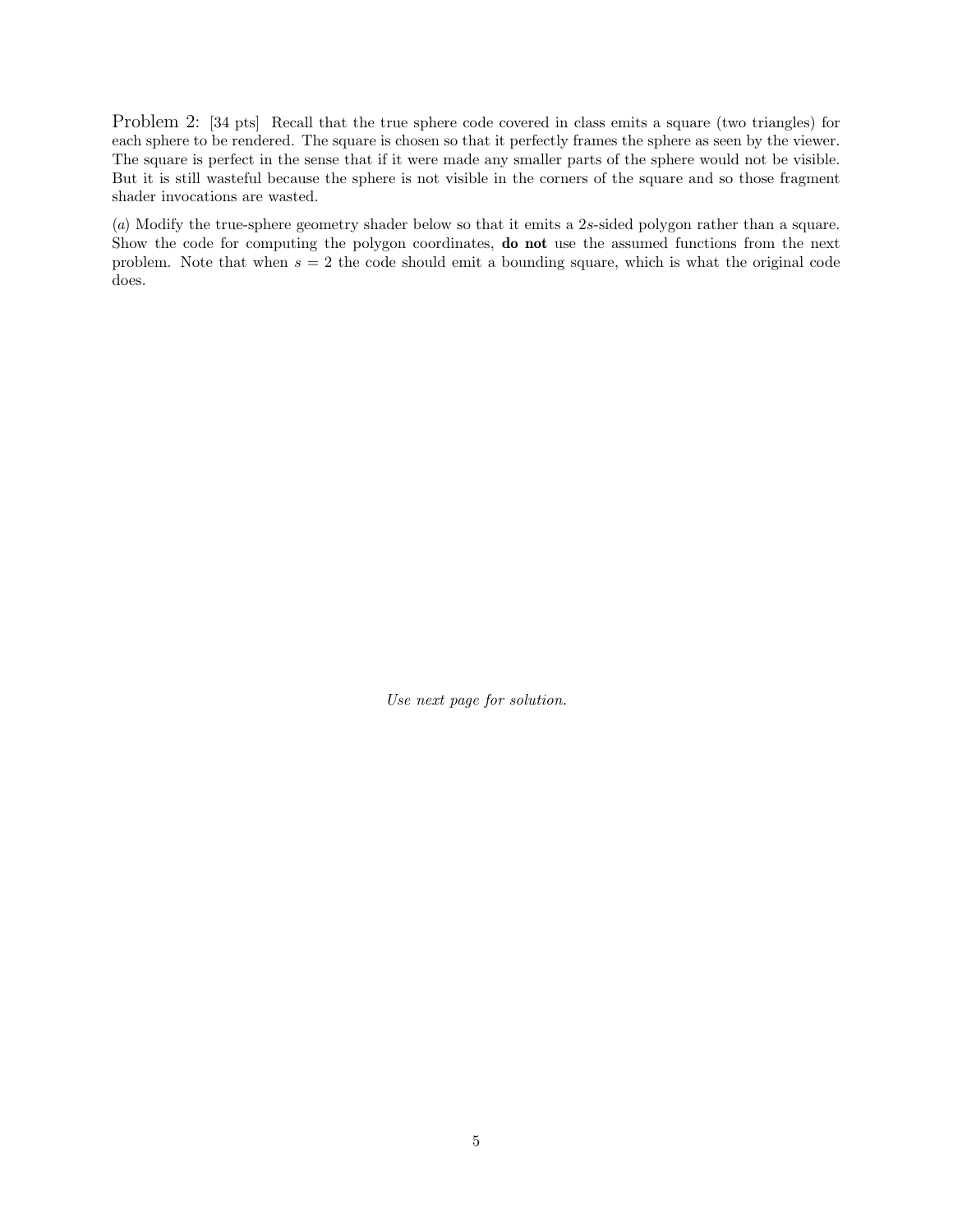$\overrightarrow{\bigtriangledown}$  Modify code to emit 2s-sided bounding polygon.  $\overrightarrow{\bigtriangledown}$  Take advantage of the fact that 2s is an even number. See next page for solution.

```
const int s = 8; // Don't assume that s is always 8!!
layout ( points ) in;
layout ( triangle_strip, max_vertices = 4 ) out;
void gs_main() {
 vertex_id = In[0].vertex_id;
 mat4 mvp = trans_proj * gl_ModelViewMatrix;
 vec4 pos_rad = sphere_pos_rad[vertex_id];
 vec3 ctr_0 = pos\_rad.xyz;
 float r = pos\_rad.w;vec3 e_o = vec3(gl_ModelViewMatrixInverse*vec4(0,0,0,1)); // Eye location in object space.
  vec3 ec_o = ctr_o - e_o; // Eye to Center (of sphere).
 float ec_len = length(ec_o);
 vec3 ne = ec_o / ec_len;
  // Find vectors orthogonal to ec_o.
  vec3 atr_0 = abs(ec_0);int min\_idx = atr_0.x < atr_0.y ? (atr_0.x < atr_0.z ? 0 : 2)
   : ( atr_o.y < atr_o.z ? 1 : 2 );
  vec3 nx_{raw} = min\_idx == 0 ? vec3(0, -ec_0.z, ec_0.y): min_idx == 1 ? vec3(-ec_o.z,0,ec_o.x) : vec3(-ec_o.y,ec_o.x,0);
  vec3 nx = normalize(nx_{raw}), ny = cross(ne, nx);// Compute center of the limb, lmb_o. (The limb is the sphere outline.)
  float sin\_theta = r / ec\_len;float a = r * sin_t theta;
  vec3 lmb_o = ctr_0 - a * ne;
  // Compute axes to draw the limb.
 float b = r * sqrt( 1 - sin\_theta * sin\_theta);
  vec3 ax = b * nx, ay = b * ny;
  // Emit a bounding square for the limb. --- Solution should start here.
  for ( int i = -1; i < 2; i += 2 ) for ( int j = -1; j < 2; j += 2 ) {
        vertex_0 = lmb_0 + ax * i + ay * j;gl_Position = mvp * vec4(vertex_0, 1);EmitVertex(); }
  EndPrimitive();
```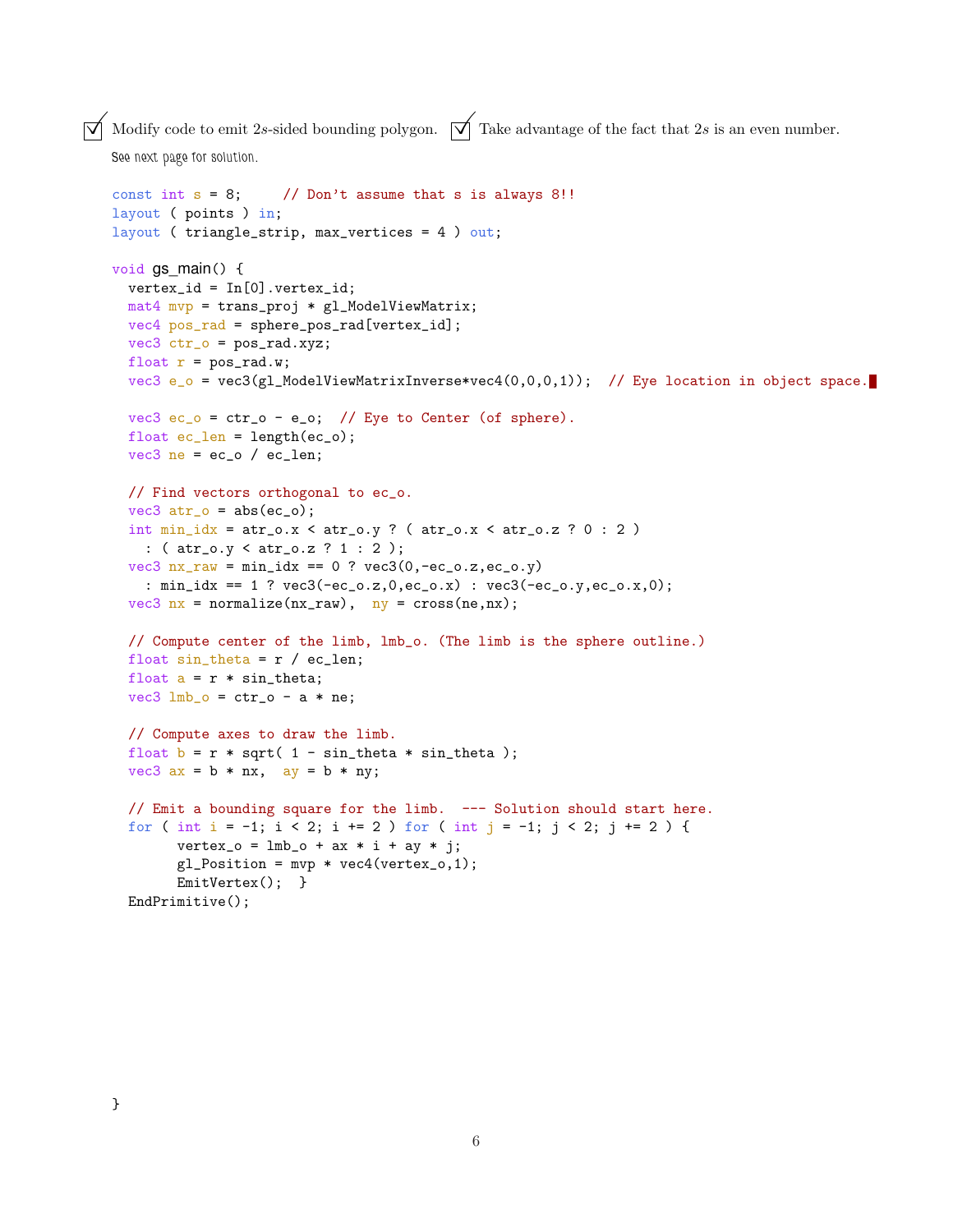Solution appears below. A single triangle strip is used for the entire polygon taking advantage of the fact that the number of sides is even. First, a bounding circle for the polygon is found. A loop iterates over an angle effectively from  $\theta = \pi/(4s)$  to  $\theta = \pi(1 - 1/4s)$ . Coordinates of points on the circle at both  $-\theta$  and  $\theta$  are computed and emitted. In this way only 2s vertices need to be emitted. A brute-force approach would emit 2s individual triangles (pie slices) of 3 vertices each.

```
void gs_main()
{
 vertex_id = In[0].vertex_id;vec4 pos_rad = sphere_pos_rad[vertex_id];
 vec3 ctr_o = pos_rad.xyz;
 float r = pos\_rad.w;if ( mirrored ) ctr_0.y = -ctr_0.y;// Eye location in object space.
  vec3 e_0 = vec3(gl_Mode1ViewMatrixInverse * vec4(0,0,0,1));// Vectors from eye to sphere center.
  vec3 ec_o = ctr_0 - e_o; // Eye to Center (of sphere).
  float ec_{len} = length(ec_{o});
  vec3 ne = ec_o / ec_len;
 // Vectors orthogonal to ec_o.
 //
 vec3 atr_0 = abs(ec_0);int min\_idx = atr\_o.x < atr\_o.y ? (atr\_o.x < atr\_o.z ? 0 : 2)
   : ( atr_o.y < atr_o.z ? 1 : 2 );
 vec3 nx_{raw} = min_{idx} == 0 ? vec3(0, -ec_{0}.z, ec_{0}.y): min_idx == 1 ? vec3(-ec_o.z,0,ec_o.x) : vec3(-ec_o.y,ec_o.x,0);
 vec3 nx = normalize(nx<sub>raw</sub>);
 vec3 ny = cross(ne,nx);
 // Compute center of the limb, lmb_o, the circle formed by the most
  // distant visible parts of the sphere surface.
 float sin\_theta = r / ec\_len;float a = r * sin\_theta;
 vec3 lmb_o = ctr_0 - a * ne;
  // Compute axes to draw the limb.
 float b = r * sqrt( 1 - sin\_theta * sin\_theta);
 vec3 ax = b * nx;
 vec3 ay = b * ny;
 mat4 mvp = trans_proj * gl_ModelViewMatrix;
\#if \Omega// Emit a bounding square for the limb.
 for ( int i = -1; i < 2; i += 2 )
    for ( int j = -1; j < 2; j += 2 )
      {
        vertex_0 = lmb_0 + ax * i + ay * j;
```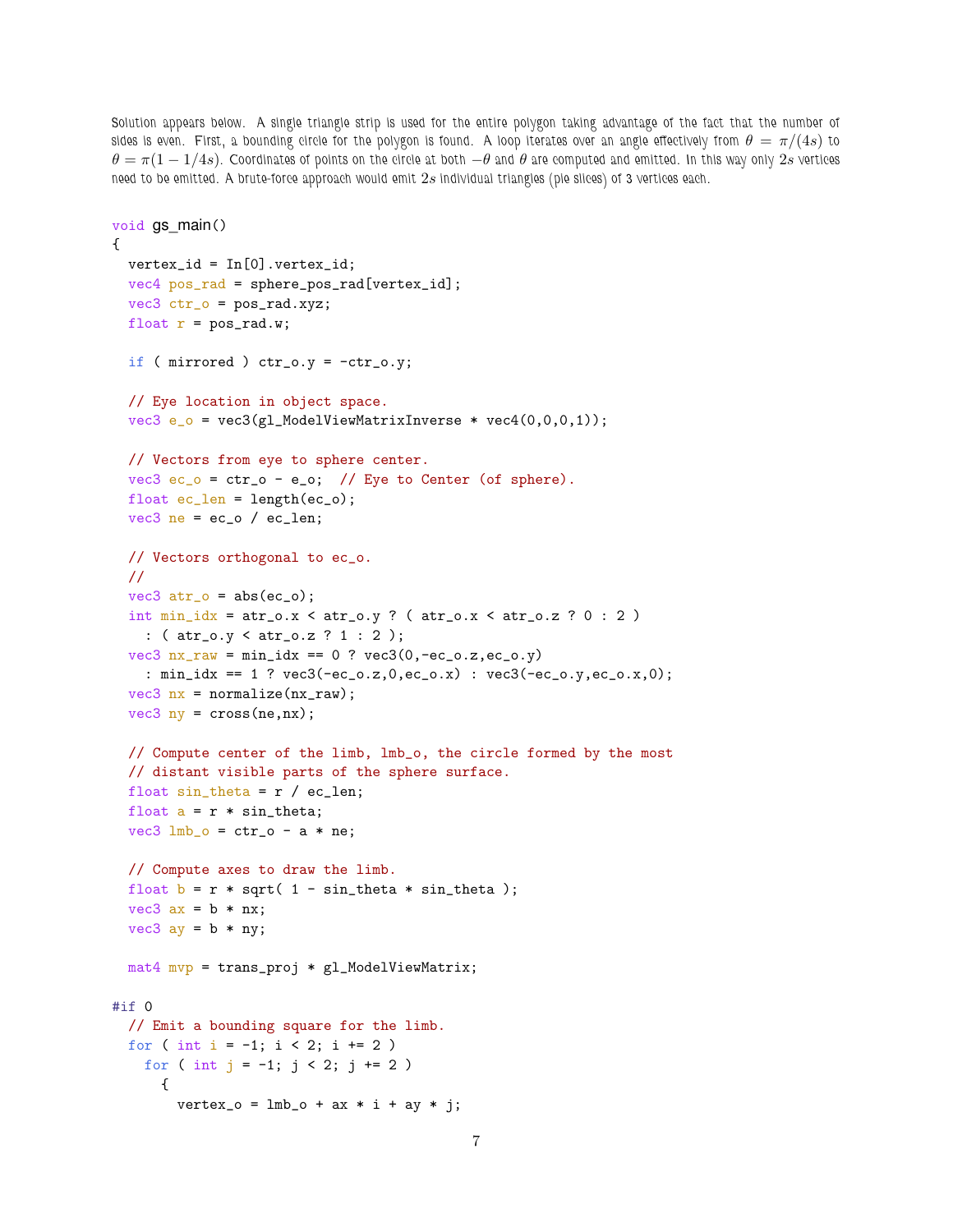```
gl_Position = mvp * vec4(vertex_0, 1);EmitVertex();
     }
  EndPrimitive();
#else
  /// Pre-Final Solution
  //
  const int n_s sides = s * 2;
 // Find radius of bounding circle for 2s-sided regular polygon.
  //
  const float pi = 3.1415926535;
  const float delta_theta = pi / s;
  const float delta_theta_h = delta_theta/2;
  const float b_outer = b / cos(delta_theta_h); // Radius of bounding circle.
 // Compute axes for this circle.
  //
  const vec3 bx = b_outer * nx;const vec3 by = b_outer * ny;
  for ( int i=0; i<s; i++ )
   {
     const float theta = delta_theta_h + i * delta_theta;
     // Compute vertex coordinates for "left" and "right" half of circle.
      //
     for ( int j=-1; j<2; j+=2 )
        {
          vertex_o = lmb_0 + bx * cos(theta) - j * sin(theta) * by;
          gl_Position = mvp * vec4(vertex_0, 1);EmitVertex();
        }
    }
 EndPrimitive();
#endif
}
```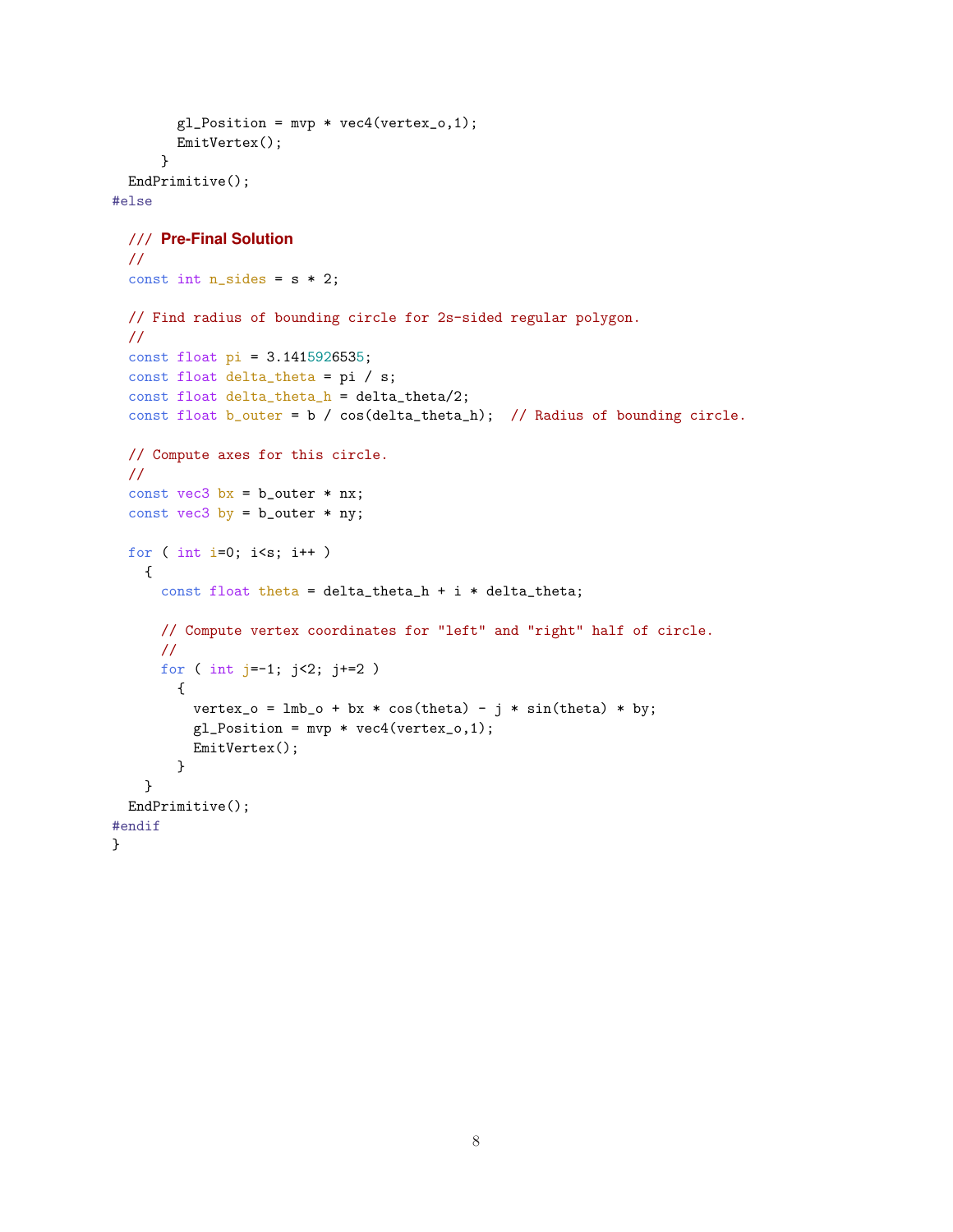(b) Let  $t_f$  denote the execution time of 1 invocation of the true-sphere fragment shader when the sphere covers the fragment, and let  $t_n$  denote the execution time of 1 invocation when the sphere does not cover the fragment. Assume that  $t_f > t_n$ . Let  $t_{g0} + st_{g1}$  denote the execution time of one invocation of the true-sphere geometry shader that emits a 2s-sided polygon.

In general, emitting a polygon with more sides reduces the work performed by the fragment shader but increases the work done by the geometry shader, improving overall performance. But there will be a point at which increasing s reduces performance.

Using the symbols defined above plus other information, find an expression for the time needed to render a sphere. The other information is needed to compute a sphere rendering time using the timings above. Of course, no credit will be given if that other information is the execution time. Also determine the value of s that will minimize the total time used by the geometry and fragment shaders for rendering a sphere. When computing the s that minimizes time it is okay to apply simplifications based on s being large. (Otherwise a closed-form solution can't easily be found.) Hint: Yes, the solution requires calculus.

## Indicate the other information that is needed.

The other information is the number of fragments. Let  $r$  denote the number of fragments along the limb radius (from the center of the projected sphere to an edge). This value of  $r$  is determined by the sphere size, the location of the sphere and user, and the projection matrix.

Show an expression for the time needed to render a sphere using a 2s-sided bounding polygon in terms of  $t_f$ , etc., and the other information.

The number of fragment within the circle, taking  $t_f$  time, is  $\pi r^2$ . The number within the square bounding box is  $4r^2$ . The number of fragments within a  $2s$ -sided regular polygon with an inner radius of  $r$  is  $2s\tan{\frac{\pi}{2s}}r^2$ .

When rendering a sphere the geometry shader will be invoked just once and the fragment shader will be invoked  $2s\tan{\frac{\pi}{2s}}r^2$  times, of which  $\pi r^2$  invocations will take  $t_f$  and the remainder  $t_n.$  The total time needed,  $t(s)$ , is then:

$$
t(s) = t_{g0} + st_{g1} + \pi r^2 t_f + \left(2sr^2 \tan \frac{\pi}{2s} - \pi r^2\right) t_n.
$$

Find an expression for s that will minimize time in terms of  $t_f$ , etc., and the other information. To minimize  $t(s)$  solve  $\frac{d}{ds}t(s)=0$  for  $s.$ 

$$
\frac{d}{ds}t(s) = t_{g1} + 2t_n r^2 \tan \frac{\pi}{2s} - \frac{\pi t_n r^2}{s \cos^2 \frac{\pi}{2s}} = 0
$$

Assuming that s is large reduces the equation above to  $st_{g1} = 0$ , which isn't useful. Note: I made an error taking the derivative when constructing the problem, with my error it would be possible to solve for s. Any solution attempting to differentiate the expression for time, setting it to zero, and solving for s would get full credit.

A better solution approach is to approximate the number of non-sphere fragments using a bounding circle for the polygon, one of radius  $r/\cos(\pi/2s)$ .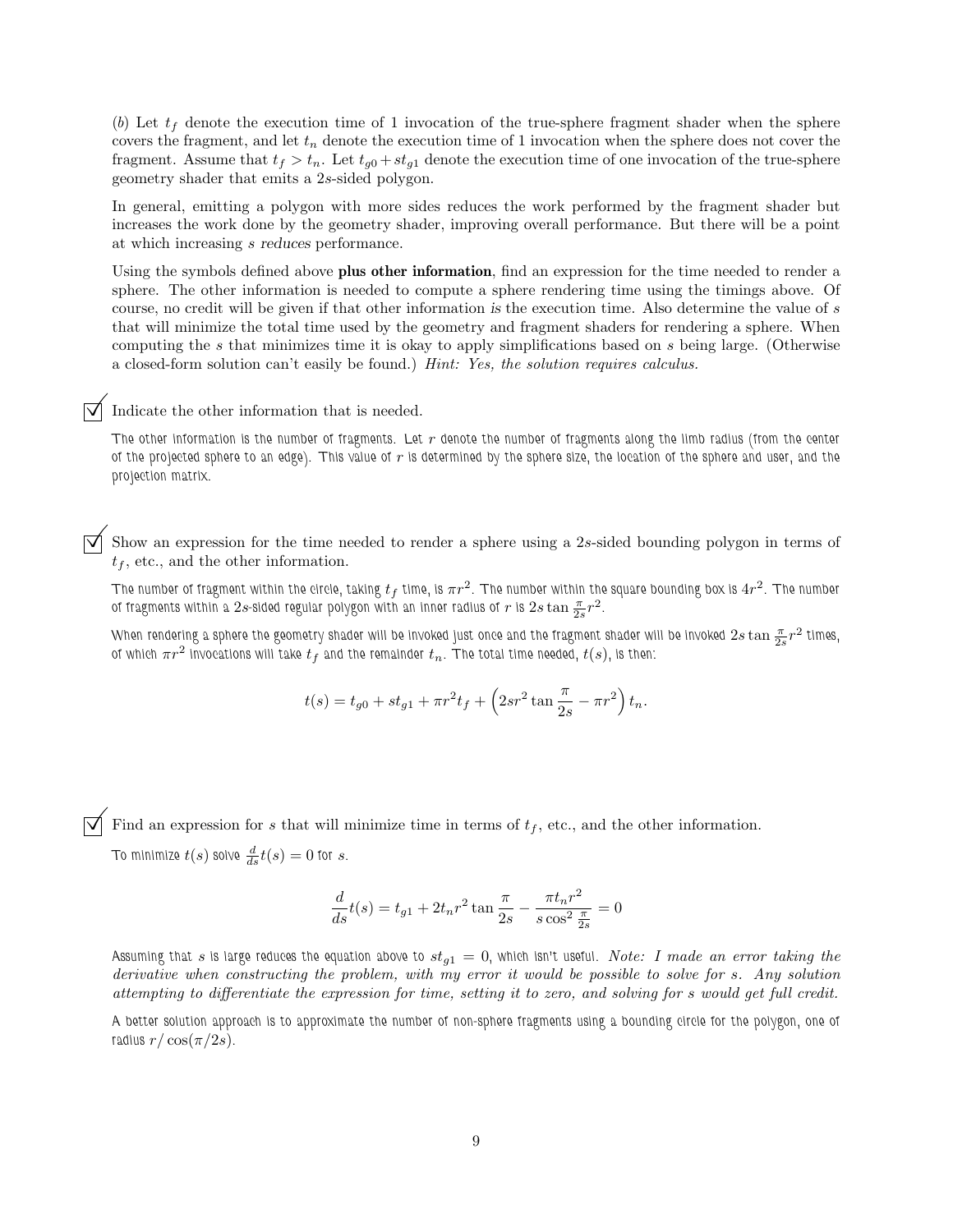Problem 3: [33 pts] The screenshot below is based on the code from Homework 4. The code is in lenses mode, meaning that the sphere is visible only at certain points. Unlike Homework 4, the lenses are much further apart from each other, and therefore much less of the sphere is visible. If the code in the Homework 4 solution were used then most invocations of the fragment shader would be wasted because they end up discarding the fragment.

There would be much less waste if a separate primitive were emitted for each lens, rather than one primitive for the entire sphere.



Suppose that each sphere has the same number of lenses, call that number  $h$ , and refer to the lenses as lens 0, lens 1, etc. Assume that a library of functions is available for computing positions for each lens. Among these is a function lens\_get\_ctr\_o(i,sphere\_info) which returns the object-space coordinates of the center of lens i. Variable sphere\_info holds the value of the sphere center, radius, and orientation. Assume that sphere\_info has already been prepared. You may assume that related functions exist such as lens\_get\_ctr\_e(i,sphere\_info) for eye-space coordinates. Also convenient for this problem is function lens\_get\_bb\_o(i,j,n,sphere\_info) which returns the object-space coordinates of point j of an n-sided bounding polygon for lens i. The bounding polygon is like the bounding square used in the true-sphere code: it tightly fits around the lens as seen by the viewer (or equivalently, when projected on to the frame buffer). The points wrap around the lens in a clockwise direction with increasing j.

Show changes needed to the geometry and fragment shaders on the following pages to render the lenses efficiently for cases in which  $h$  is relatively small, say on the order of 10.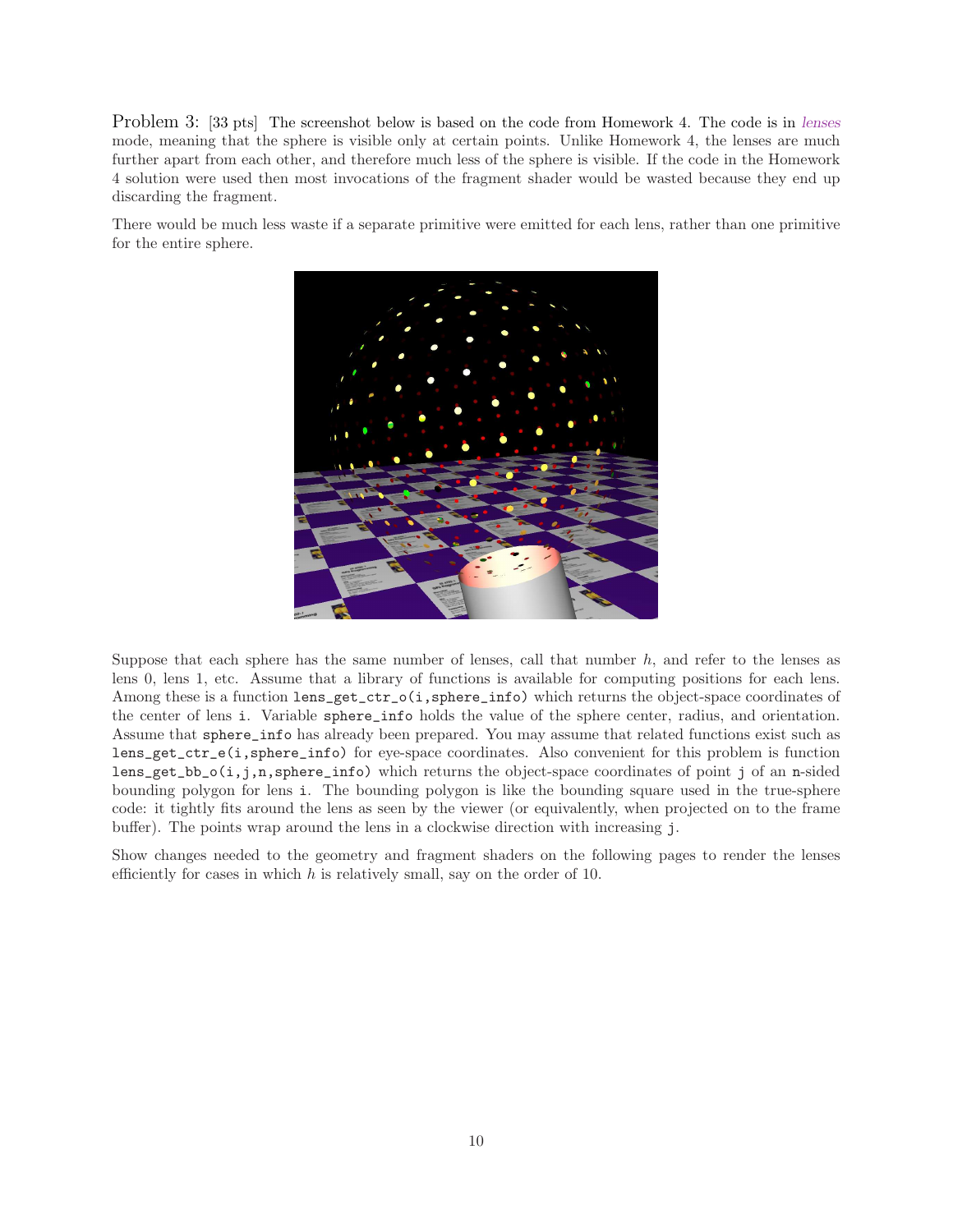Problem 3, continued:

(a) Appearing below is a shortened version of the geometry shader from the Homework 4 solution. The comments have been removed, but feel free to look at comments in the posted solution. Modify the geometry shader below so that it emits a primitive for each lens and provides information needed by the fragment shader (see next problem). Use the functions described above to find coordinates of bounding polygons for the lenses.



Modify so that it emits a primitive for each lens.

If necessary, change layout and output declarations.

 $\triangledown$  Provide information needed by fragment shader (see next subproblem).

The solution appears after the unmodified code.

```
out Data_to_FS // Data to fragment shader
{
  flat int vertex_id;
 vec3 vertex_o;
};
const int h = 8; // Number of holes. Don't assume it is always 8.
layout ( points ) in;
layout ( triangle_strip, max_vertices = 4 ) out;
void gs_main() {
  vertex_id = In[0].vertex_id;
  vec4 pos_rad = sphere_pos_rad[vertex_id];
  vec3 ctr_0 = pos\_rad.xyz;
  float r = pos\_rad.w;Sphere_Info sphere_info = make_sphere_info(pos_rad,sphere_rot[vertex_id]);
  // Eye location in object space.
  vec3 e_0 = vec3(g1_Mode1ViewMatrixInverse * vec4(0,0,0,1));// Vectors from eye to sphere center.
  vec3 ec_o = ctr_0 - e_o; // Eye to Center (of sphere).
  float ec_length = length(ec_0);vec3 ne = ec_o / ec_len;
  // Vectors orthogonal to ec_o.
  vec3 atr_0 = abs(ec_0);int min\_idx = atr_0.x < atr_0.y ? (atr_0.x < atr_0.z ? 0 : 2)
    : ( atr_o.y < atr_o.z ? 1 : 2 );
  vec3 nx_{raw} = min\_idx == 0 ? vec3(0, -ec_0.z, ec_0.y): min_idx == 1 ? vec3(-ec_o.z,0,ec_o.x) : vec3(-ec_o.y,ec_o.x,0);
  vec3 nx = normalize(nx_raw);
```

```
vec3 ny = cross(ne, nx);
```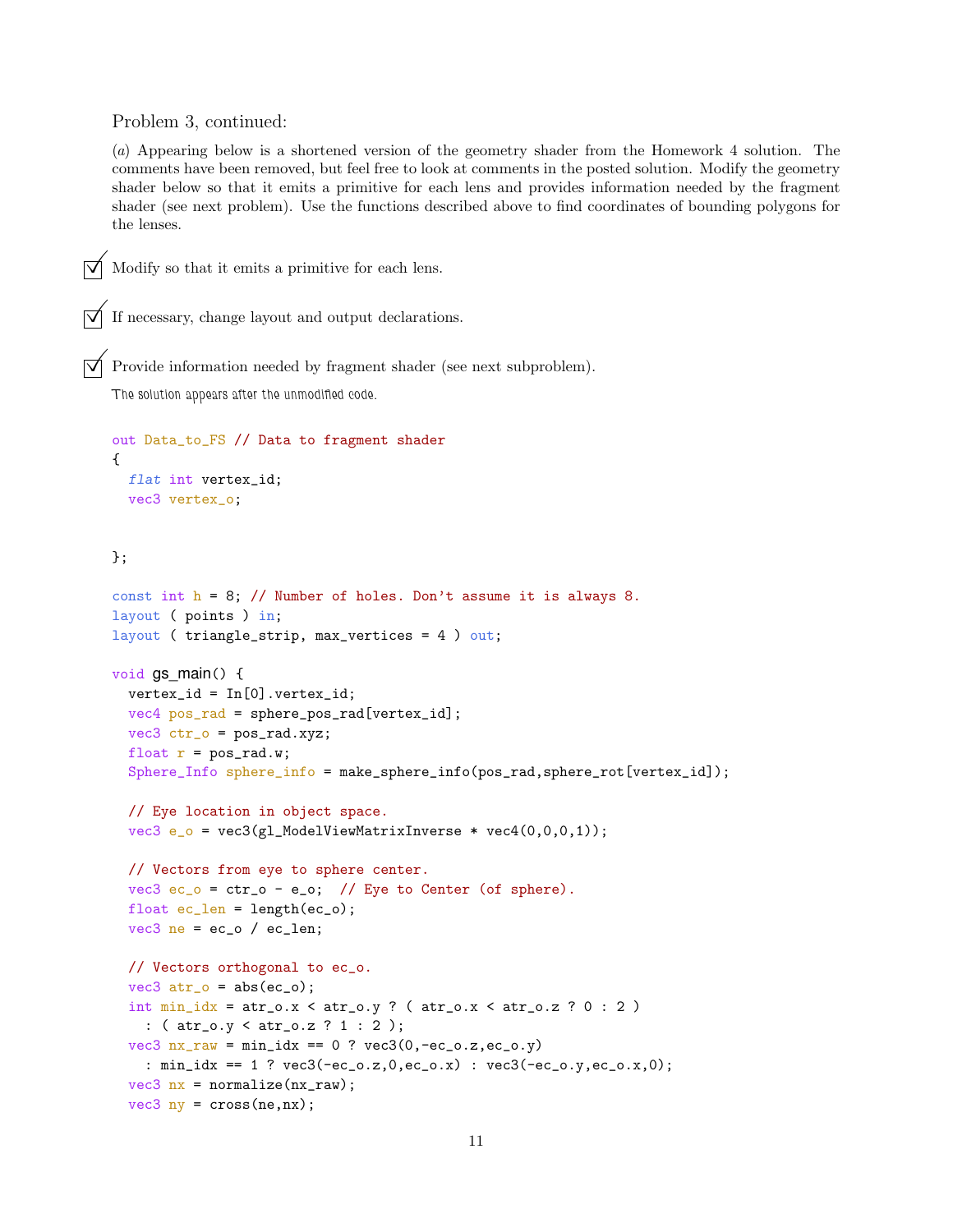```
// Compute center of the limb, lmb_o, the circle formed by the most
// distant visible parts of the sphere surface.
float sin\_theta = r / ec\_len;float a = r * sin\_theta;
vec3 lmb_o = ctr_0 - a * ne;
// Compute axes to draw the limb.
float b = r * sqrt( 1 - sin\_theta * sin\_theta);
vec3 ax = b * nx, ay = b * ny;
mat4 mvp = trans_proj * gl_ModelViewMatrix;
// Emit a bounding square for the limb.
for ( int i = -1; i < 2; i += 2 ) for ( int j = -1; j < 2; j += 2 ) {
      vertex_0 = lmb_0 + ax * i + ay * j;gl_Position = mvp * vec4(vertex_0, 1);EmitVertex();
    }
EndPrimitive();
```
12

}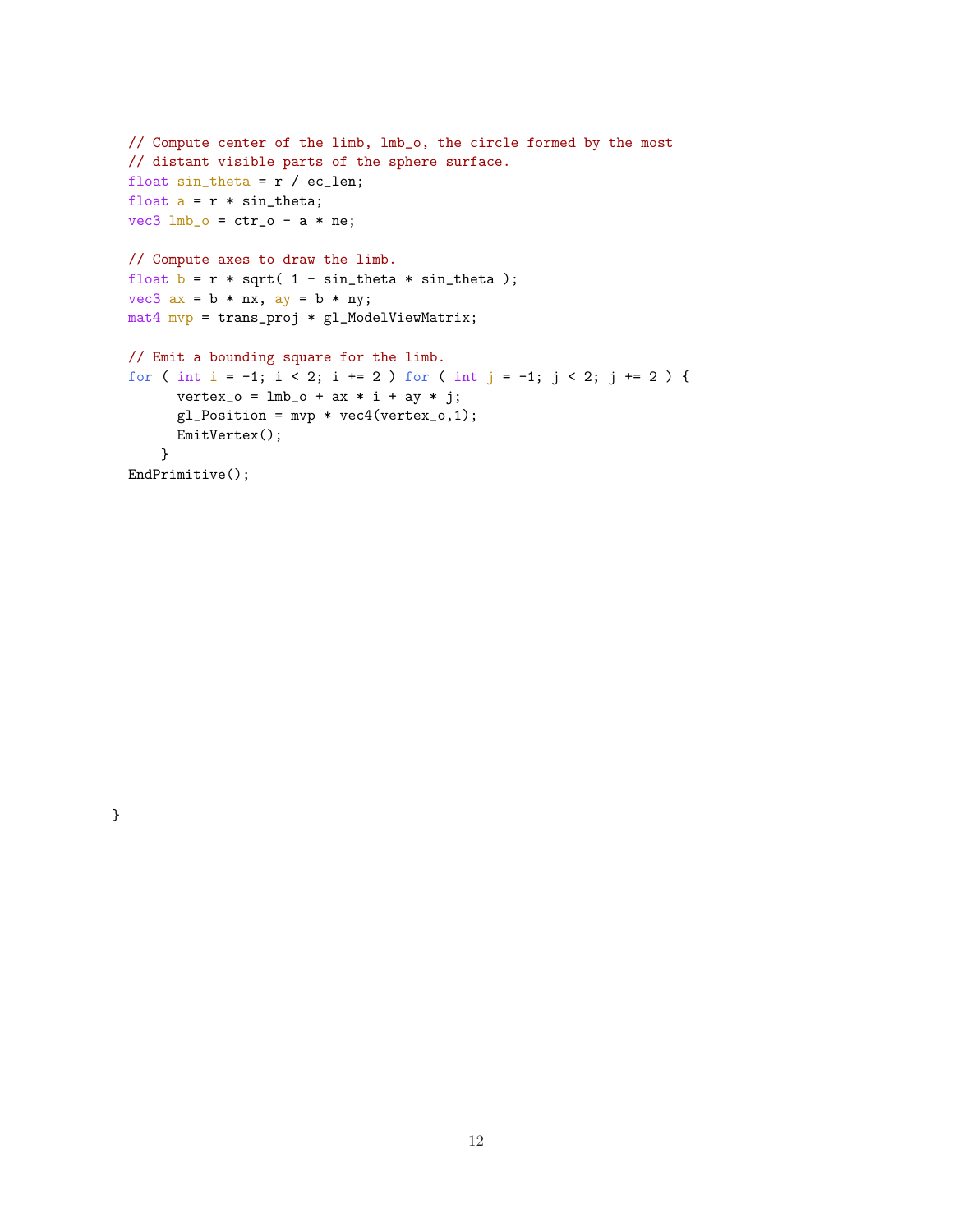The solution appears below. The geometry shader emits h primitives using the convenience functions to find the primitive limits. For each lens the shader also sends the object-space coordinates of the lens center and whether the lens faces the viewer. Note that it is now the geometry shader that computes the lens location, not the fragment shader. That's possible because one primitive is emitted for each lens.

## /// **SOLUTION**

```
out Data_to_FS
{
 flat int vertex_id;
 vec3 vertex_o;
 /// SOLUTION – Add variables for lens center and face.
  //
 flat vec3 lens_ctr_o;
 flat bool lens_front;
};
// Type of primitive at geometry shader input.
//
layout ( points ) in;
// Type of primitives emitted geometry shader output.
//
/// SOLUTION – Increase number of vertices.
layout ( triangle_strip, max_vertices = h * 4 ) out;
void
gs_main()
{
 vertex_id = In[0].vertex_id;vec4 pos_rad = sphere_pos_rad[vertex_id];
 vec3 ctr_0 = pos\_rad.xyz;
 float r = pos\_rad.w;if ( mirrored ) ctr_0.y = -ctr_0.y;// Eye location in object space.
  vec3 e_0 = vec3(gl_Mode1ViewMatrixInverse * vec4(0,0,0,1));// Vectors from eye to sphere center.
  vec3 ec_o = ctr_0 - e_o; // Eye to Center (of sphere).
  float ec_length = length(ec_0);vec3 ne = ec_o / ec_len;
  // Vectors orthogonal to ec_o.
  //
  vec3 atr_0 = abs(ec_0);int min\_idx = atr\_o.x \le atr\_o.y ? (atr\_o.x \le atr\_o.z ? 0 : 2)
```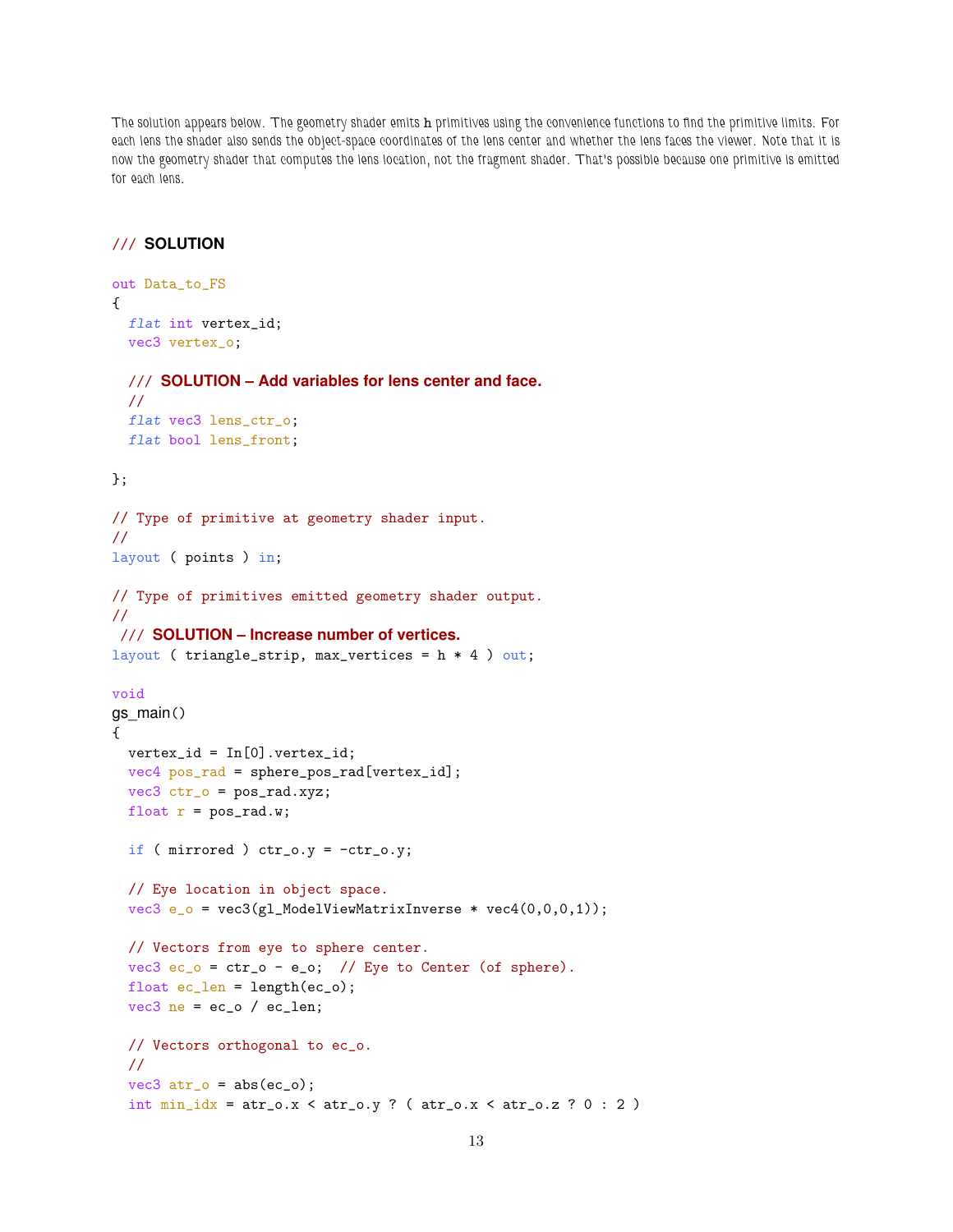```
: ( atr_o.y < atr_o.z ? 1 : 2 );
  vec3 nx_{raw} = min\_idx == 0 ? vec3(0, -ec_0.z, ec_0.y): min_idx == 1 ? vec3(-ec_o.z,0,ec_o.x) : vec3(-ec_o.y,ec_o.x,0);
  vec3 nx = normalize(nx_raw);
  vec3 ny = cross(ne, nx);
 // Compute center of the limb, lmb_o, the circle formed by the most
  // distant visible parts of the sphere surface.
  float sin\_theta = r / ec\_len;float a = r * sin_{th}eta;
 vec3 lmb_o = ctr_0 - a * ne;
 // Compute axes to draw the limb.
 float b = r * sqrt( 1 - sin\_theta * sin\_theta);
 vec3 ax = b * nx;
 vec3 ay = b * ny;mat4 mvp = trans_proj * gl_ModelViewMatrix;
 /// SOLUTION – Remove original code emitting primitive.
#if 0
  // Emit a bounding square for the limb.
 for ( int i = -1; i < 2; i += 2 )
    for ( int j = -1; j < 2; j += 2 )
      {
        vertex_0 = lmb_0 + ax * i + ay * j;gl_Position = mvp * vec4(vertex_0, 1);EmitVertex();
      }
 EndPrimitive();
#endif
  /// SOLUTION – Use convenience functions to find bounding square ..
 /// .. of each lens.
  //
  // Provide lens center and face to fragment shader.
  for ( int \, 1=0; \, 1 \, \text{th}; \, 1++ )
   {
     lens_ctr_o = lens_get_ctr_o(l,sphere_info);
      vec3 norm_o = lens_ctr_o - ctr_o;
      lens_front = dot(ec_o, norm_o) < 0;// Emit a bounding square for the limb.
      int indices[] = {0, 1, 3, 2};
      for ( int s=0; s<4; s++ )
        {
          vertex_o = lens_get_bb_o(l,indices[s],4,sphere_info);
          gl_Position = mvp * vec4(vertex_0, 1);EmitVertex();
        }
      EndPrimitive();
```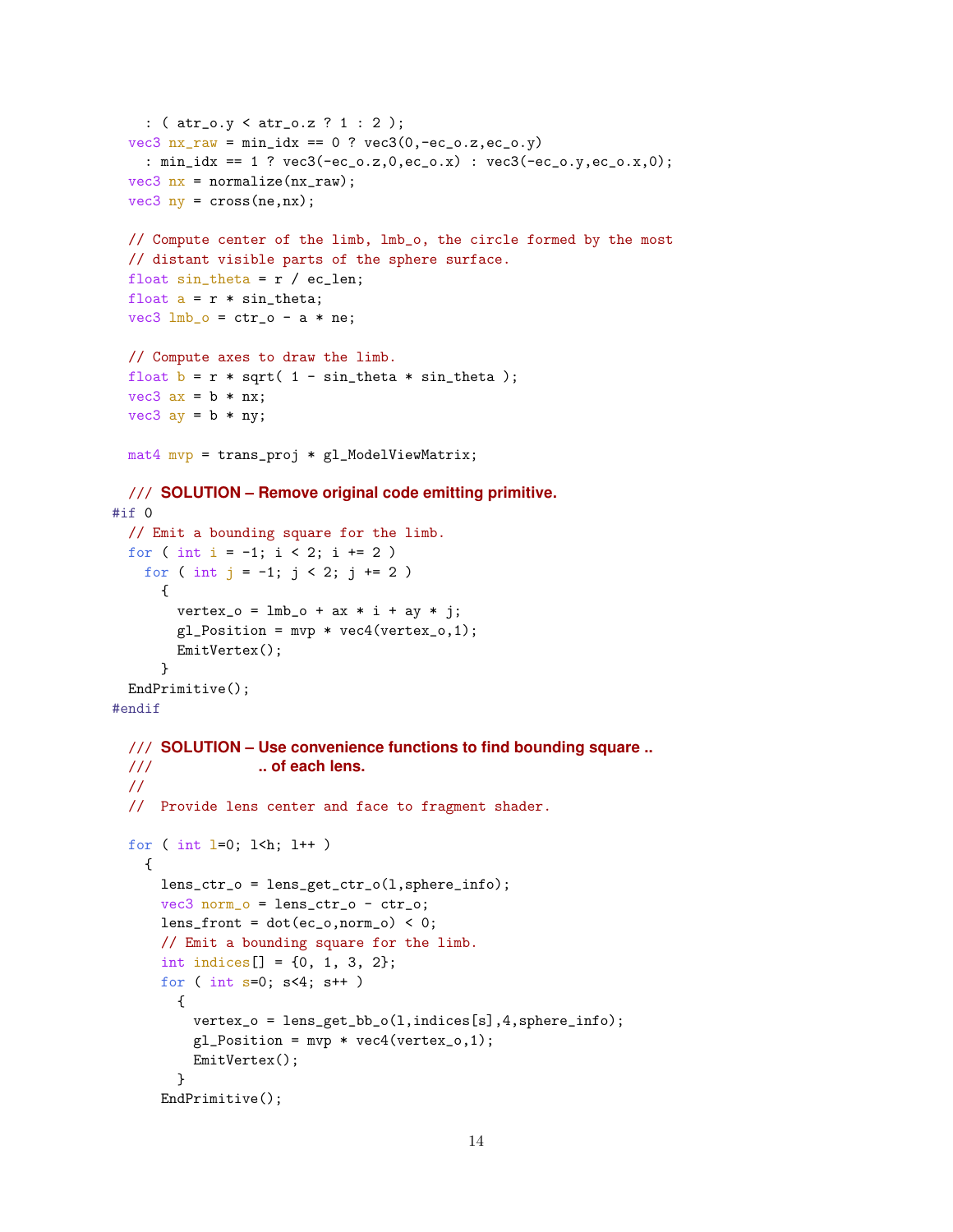}

}

```
#endif
```
}

(b) Appearing below is the fragment shader from the Homework 4 solution. The comments have been removed for brevity, feel free to look at the full Homework 4 solution. Show the changes needed to the fragment shader. The shader should be substantially simpler.

Changes needed, based on geometry shader from previous part.

The fragment shader should render lenses only, not full spheres.

Simplify based on the fact that geometry shader is providing lens information.

The solution appears after the original code.

```
void fs_main()
{
 vec4 pos_rad = sphere_pos_rad[vertex_id];
 vec3 ctr_0 = pos\_rad.xyz;float rsq = pos\_rad.w * pos\_rad.w;vec3 e_o = gl_ModelViewMatrixInverse[3].xyz;
 vec3 ef = vertex_o - e_o; // Eye to fragment.
 vec3 ce = e_o-ctr_o;
 float qfa = dot(ef,ef), qfb = 2 * dot(ef,ce), qfc = dot(ce,ce) - rsq;float discr = qfb*qfb - 4 * qfa * qfc;if ( discr < 0 ) discard;
 const float pi = 3.14159265359;
 const float two_pi = 2 * pi;
 const bool holes = opt_holes == 0H0_H0les; // If true sphere has holes
 const bool lenses = opt_holes == OHO_Lenses;
 const bool solid = !holes && !lenses; // If true show complete sphere.
 vec4 sur_o; // Global surface cordinates (front or back) of sphere.
 vec3 normal_o, sur_l;
 bool front; // If true, cordinates are of front of sphere.
 float theta, eta; // Local angular cordinates of sphere.
 bool found_hole = false;
 for ( float dir = -1; dir <= 1; dir +=2 ) {
     front = dir == -1;
     float t = (-qfb + dir * sqrt(discr)) / (2 * qfa);sur_0 = vec4(e_0 + t * ef, 1);normal_0 = normalize(sur_0.xyz - ctr_0);
```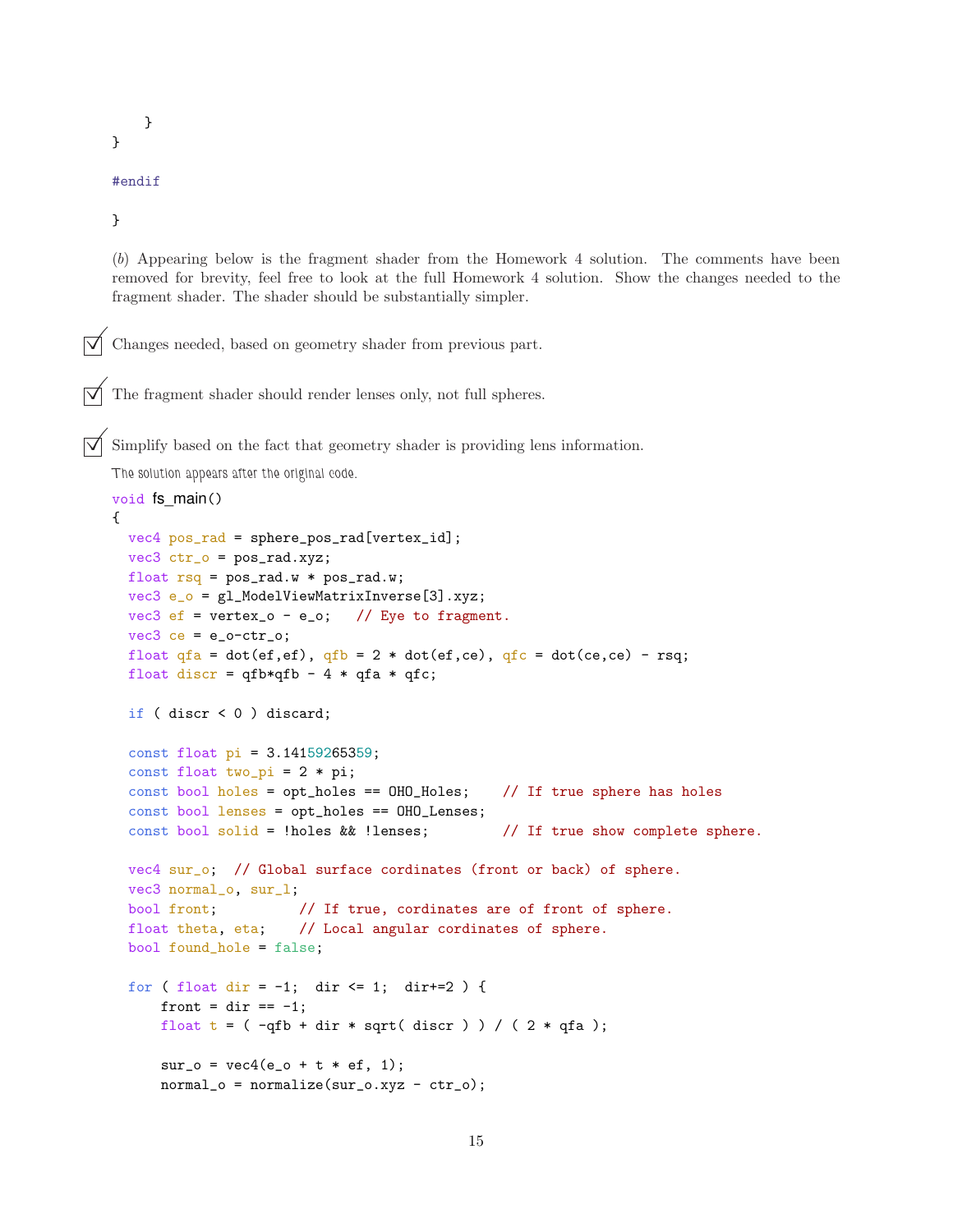```
if ( !front ) normal_o = -normal_o;
    sur_l = normalize(mat3(sphere_rot[vertex_id]) * normal_o);
    theta = atan(sur_l.x,sur_l.z);
    eta = a \cos(sur_l.y);if ( solid ) break;
    const float hole_frac = 0.2;
    const float radians_per_hole_eq = two_pi / opt_n_holes_eqt;
    const float hole_radius = 0.5 * hole\_frac * radius\_per\_hole\_eq;float eta_hole = round( eta / radians_per_hole_eq ) * radians_per_hole_eq;
    float r = sin(eta_{hole});const float n_holes = floor( two_pi * r / radians_per_hole_eq );
    if (n\_holes < -1)
      {
       if ( holes ) break;
       if ( dir == 1 ) discard;
      }
    const float radians_per_hole = two_pi / n_holes;
    float theta_hole = round( theta / radians_per_hole ) * radians_per_hole;
    vec3 hole_dir_l =
     vec3( r * sin(theta_hole), cos(eta_hole), r * cos(theta_hole) );
   float dist = distance(hole_dir_l,sur_l);
    found_hole = dist < hole_radius;
   if ( lenses && found_hole holes && !found_hole ) break;
    if ( !front ) discard;
  }
vec3 normal_ee = normalize(gl_NormalMatrix * normal_o);
vec4 sur_ee = gl_ModelViewMatrix * sur_o;
// Compute clip-space depth. Take care so that compiler avoids full
// matrix / vector multiplication.
vec4 sur_e = gl_ModelViewMatrix * sur_o;
vec4 sur_c = trans_proj * vec4(0,0,2*sur_e.z,1);gl_FragDepth = sur_c.z / sur_c.w;vec2 tcoord = vec2( (1.5 * pi + theta) / twopi, eta / pi );
vec4 texel = front ? texture(tex_unit_0,tcoord) : vec4(1);
vec4 color2 = front ? sphere_color[vertex_id] : vec4(0.3,0,0,1);
gl_FragColor = texel * generic_lighting(sur_ee, color2, normal_ee);
```
}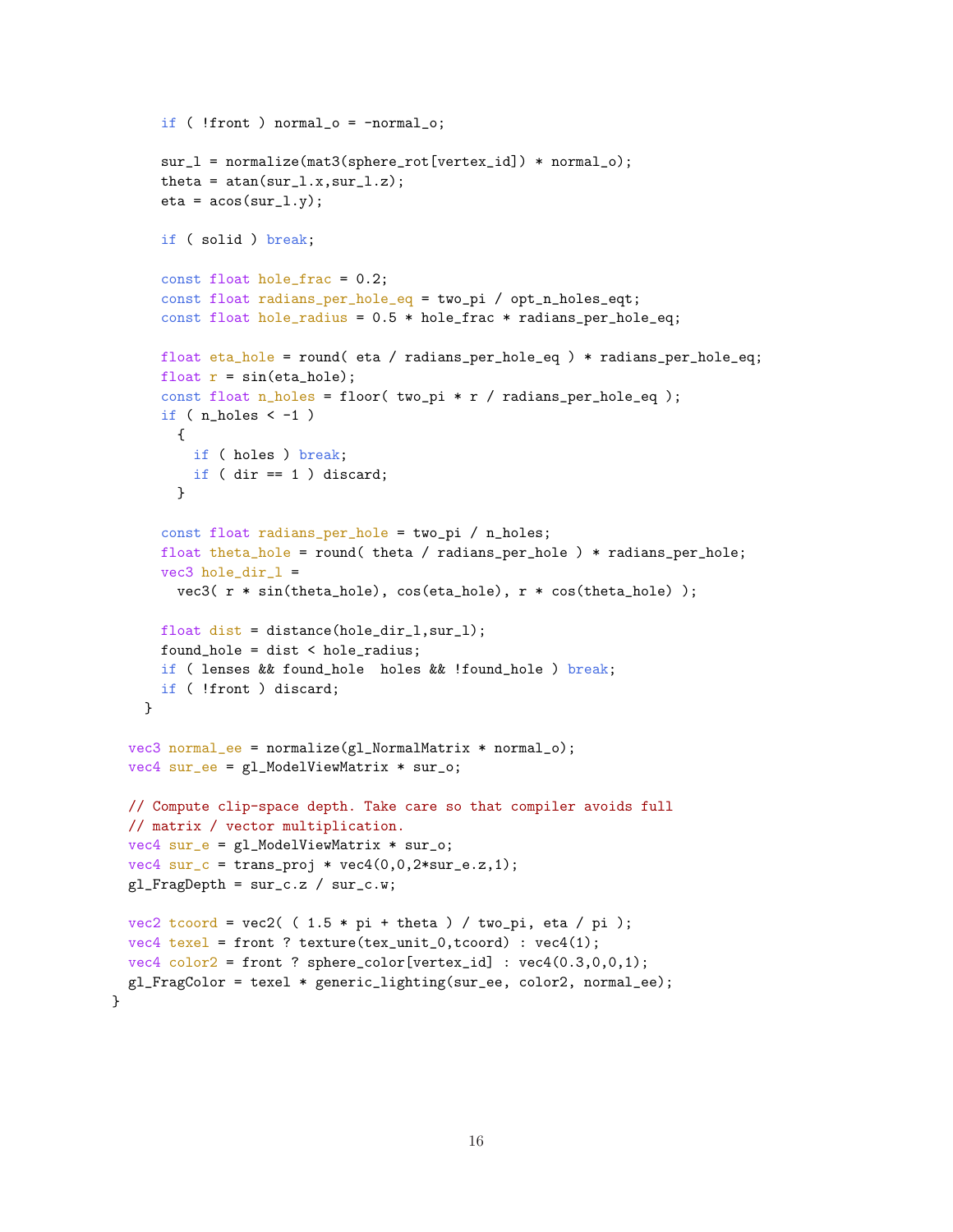The solution appears below. The code for computing the hole center coordinates has been removed. Instead the fragment shader uses lens\_ctr\_o provided by the geometry shader. Also, the dir loop has been removed. It is not needed because the geometry shader has determined whether the front or back of a lens is visible.

```
void
fs main(){
 /// SOLUTION - Pre-final Problem 3b
  vec4 pos_rad = sphere_pos_rad[vertex_id];
 // Center of sphere in original object-space cordinates.
  vec3 ctr_0 = pos\_rad.xyz;float rsq = pos\_rad.w * pos\_rad.w;// Eye location in object-space cordinates.
  vec3 e_o = gl_ModelViewMatrixInverse[3].xyz;
  // Prepare to compute intersection of ray from eye to through fragment with
  // sphere. That intersection is the point on the sphere corresponding
  // to this fragment.
 //
 vec3 ef = vertex_o - e_o; // Eye to fragment.
  vec3 ce = e_0-ctr_0;
 float qfa = dot(ef, ef);float qfb = 2 * dot(ef, ce);float qfc = dot(ce, ce) - rsq;float discr = qfb*qfb - 4 * qfa * qfc;// If outside the limb, return.
  if ( discr < 0 ) discard;
  const float pi = 3.14159265359;
  const float two_pi = 2 * pi;
  vec4 sur_o; // Global surface cordinates (front or back) of sphere.
  vec3 normal_o, sur_l;
  float theta, eta; // Local angular cordinates of sphere.
 /// SOLUTION – No changes made to code above this point ..
  // .. except for deleting unneeded vars.
  /// SOLUTION - Geometry shader determines which side faces eye.
  //
  bool front = lens_front;
  /// SOLUTION: Remove loop. Value of dir based on lens_front from geo shader.
  {
   float dir = front ? -1 : 1;
```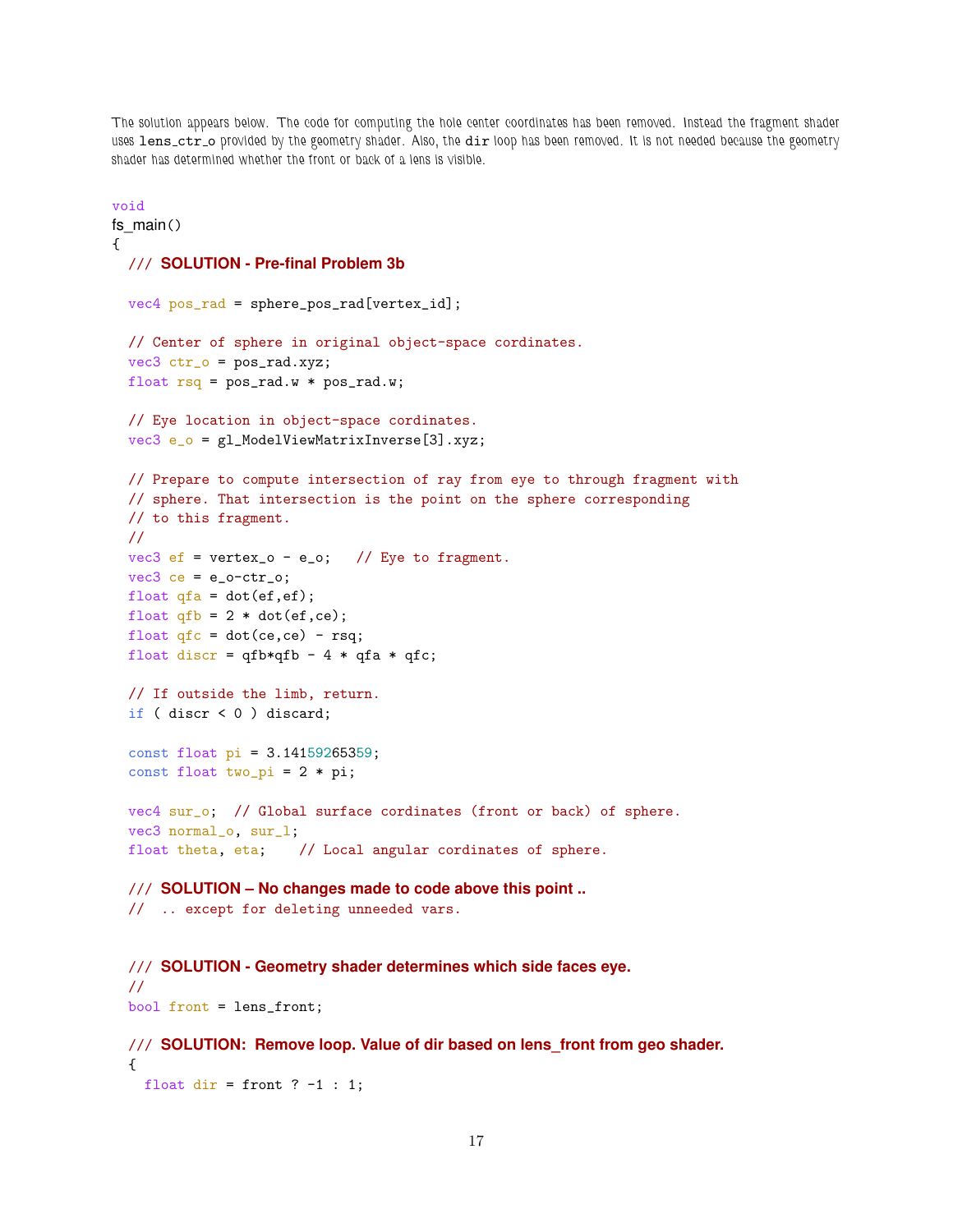```
// Finish computing coordinate of point for this fragment.
  //
 float t = (-qfb + dir * sqrt(discr)) / (2 * qfa);// Compute true sphere surface coordinate.
 //
 sur_0 = vec4(e_0 + t * ef, 1);// Compute possibly reflected sphere surface coordinate.
 //
 normal_o = normalize(sur_o.xyz - ctr_o);// Reverse normal if this is the back surface of the sphere.
 //
 if ( !front ) normal_o = -normal_o;
 // Use sphere-local coordinates to compute texture coordinates.
 //
 sur_l = normalize(mat3(sphere_rot[vertex_id]) * normal_o);
 theta = atan(sur_l.x,sur_l.z);
 eta = a \cos(sur_1, y);
 const float hole_frac = 0.4;
 const float radians_per_hole_eq = pos_rad.w * two_pi / h;
 const float hole_radius = 0.5 * hole_frac * radians_per_hole_eq;
 /// SOLUTION – Removed code computing hole location.
 // Instead use lens_ctr_o provided by geo shader.
 //
 // Find distance from center of lens to sphere surface point ..
 //
 float dist = distance(lens_ctr_o,sur_o.xyz);
 //
 // .. and check whether surface point is in lens.
 //
 bool found_lens = dist < hole_radius;
 //
 // If this part of the sphere is not visible, we're done.
 //
 if ( !found_lens ) discard;
}
```
## /// **SOLUTION – No changes made to code below this point.**

```
vec3 normal_ee = normalize(gl_NormalMatrix * normal_o);
vec4 sur_ee = gl_ModelViewMatrix * sur_o;
// Compute clip-space depth. Take care so that compiler avoids full
// matrix / vector multiplication.
vec4 sur_e = gl_ModelViewMatrix * sur_o;
vec4 sur_c = trans_proj * vec4(0,0,2*sur_e.z,1);
```